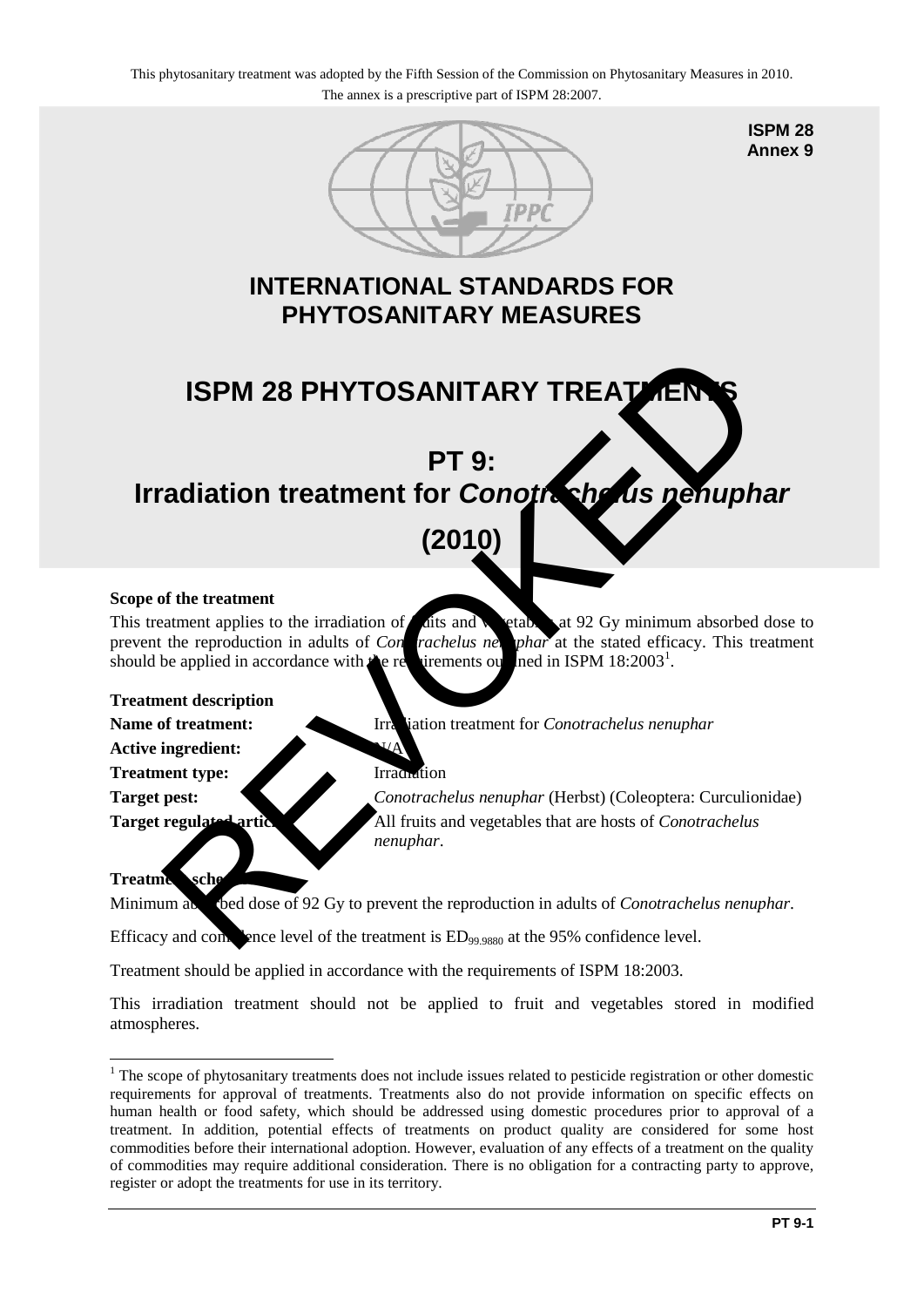#### **Other relevant information**

Since irradiation may not result in outright mortality, inspectors may encounter live, but non-viable *Conotrachelus nenuphar* (larvae, pupae and/or adults) during the inspection process. This does not imply a failure of the treatment.

Although the treatment may result in the presence of irradiated adults, the following factors may affect the likelihood of adults being found in traps in importing countries:

- Adults are rarely (if ever) present in shipped fruit because the insect pupates off the fruit.
- Irradiated adults are very unlikely to survive for more than one week, post-irradiation, and they are therefore less likely to spread than non-irradiated adults.

The Technical Panel on Phytosanitary Treatments based its evaluation of this reatment of the research work undertaken by Hallman (2003) that determined the efficacy of irradiation as a treatment for this pest in *Malus domestica*.

Extrapolation of treatment efficacy to all fruits and vegetables was ased a howledge and experience that radiation dosimetry systems measure the actual diational dose absorbed by the target experience that radiation dosimetry systems measure the actual viation pest independent of host commodity, and evidence from research dies on variety of pests and commodities. These include studies on the following personal home *Anastrepha ludens* (*Citrus paradisi* and *Mangifera indica*), *A. suspensa* (*Averrhoa carambola*, *Citrus paradisi* and *Mangifera indica*), *Bactrocera tryoni* (*Citrus sinensis*, *Lycopersia I*<sup>r</sup> *indica*), *Bactrocera tryoni* (*Citrus sinensis, Lycopersical*, *Magitarity*, *Magitarity*, *Magitarity*, *Magitarity*, *Magitarity*, *Magitarity*, *Magitarity*, *Magitarity*, *Magitarity*, *Magitarity*, *Magitarity*, *Ma indica*, *Persea americana* and *Prunus avium*), *Cydia ponting illa* (*Malus domestica* and artificial diet) and *Grapholita molesta* (*Malus domestica* direction and diet) (Bustos *et al.*, 2004; Gould & von Windeguth, 1991; Hallman, 2004, Hallman & Martine 2001, Jessup *et al.*, 1992; Mansour, 2003; von Windeguth, 1986; von Windeguth & Ismail, 1987. It is recognized, however, that treatment efficacy has not been tested for all  $p$  entire fruit and vertable hosts of the target pest. If evidence becomes available to show that the extrapolation of the treatment to cover all hosts of this pest is incorrect, then the treatment will be reviewed. Experience also start via the control of the method and the method and the start of the control of the control of the control of the control of the control of the control of the control of the control of the details.<br>
Sche

#### **References**

- **Bustos, M.E., Enkerlin, W., Peyes, J. & Toledo, J.** 2004. Irradiation of mangoes as a postharvest quarantine treatment for fruit flies (Diptera: Tephritidae). *Journal of Economic Entomology*, 97: 286−292.
- Gould, W.P. & n W. leg. n, D.L. 1991. Gamma irradiation as a quarantine treatment for carambolas infested with Caribbean fruit flies. *Florida Entomologist*, 74: 297−300.
- **Hallman, G.J.** 2003. Ing irradiation quarantine treatment against plum curculio (Coleoptera: Curculionidae). *Journal of Economic Entomology*, 96: 1399−1404.
- **Hallman, G.J.** 2004. Ionizing irradiation quarantine treatment against Oriental fruit moth (Lepidoptera: Tortricidae) in ambient and hypoxic atmospheres. *Journal of Economic Entomology*, 97: 824−827.
- **Hallman, G.J. & Martinez, L.R.** 2001. Ionizing irradiation quarantine treatments against Mexican fruit fly (Diptera: Tephritidae) in citrus fruits. *Postharvest Biology and Technology*, 23: 71−77.
- **Jessup, A.J., Rigney, C.J., Millar, A., Sloggett, R.F. & Quinn, N.M.** 1992. Gamma irradiation as a commodity treatment against the Queensland fruit fly in fresh fruit. *Proceedings of the Research Coordination Meeting on Use of Irradiation as a Quarantine Treatment of Food and Agricultural Commodities*, 1990: 13−42.
- **Mansour, M. 2003.** Gamma irradiation as a quarantine treatment for apples infested by codling moth (Lepidoptera: Tortricidae). *Journal of Applied Entomology*, 127: 137−141.
- **von Windeguth, D.L.** 1986. Gamma irradiation as a quarantine treatment for Caribbean fruit fly infested mangoes. *Proceedings of the Florida State Horticultural Society*, 99: 131−134.